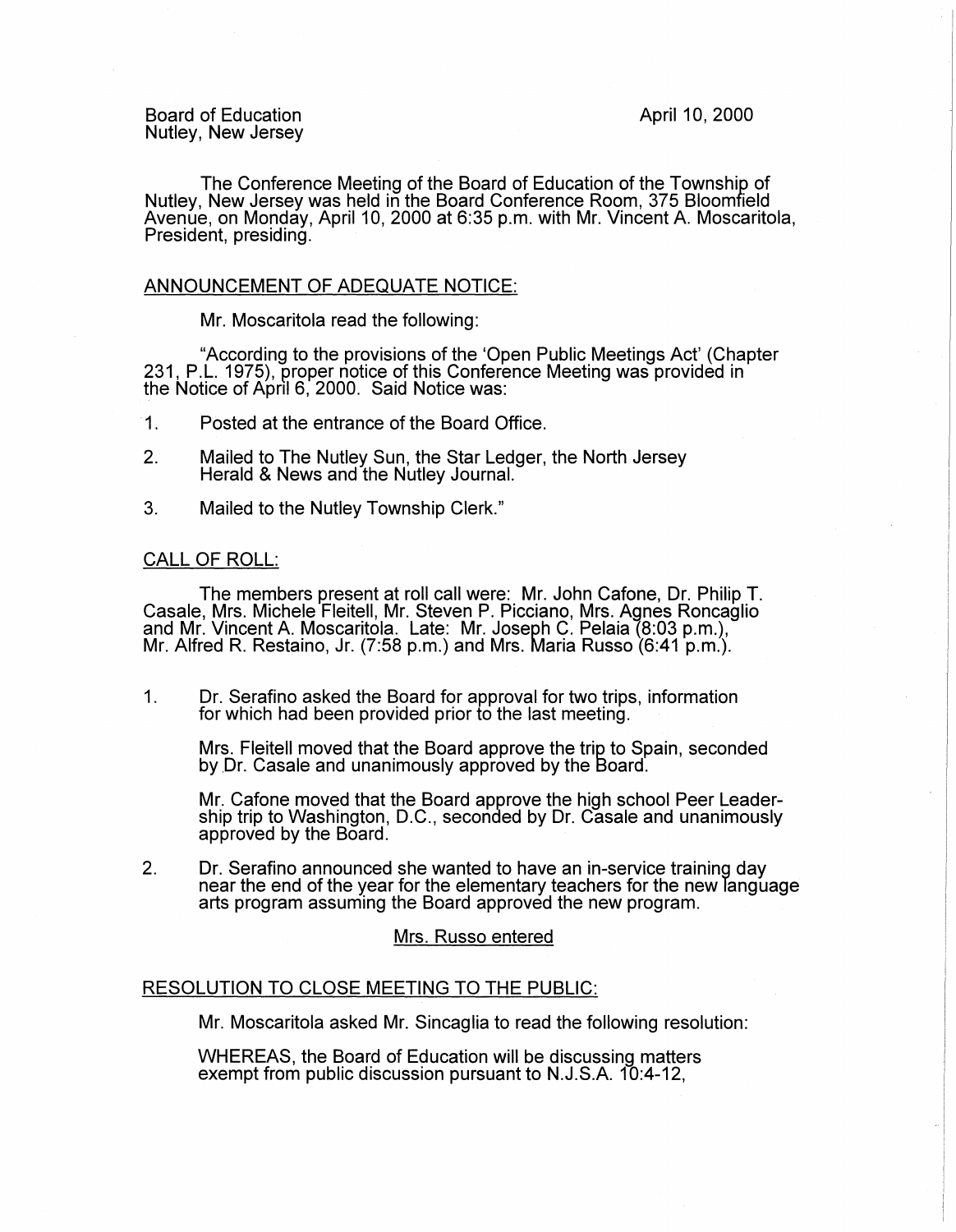NOW, THEREFORE, BE IT RESOLVED, That the Board of Education recess to closed executive session at this time to legal matters, and

BE IT FURTHER RESOLVED, That the results of the discussions will be made public by inclusion on the agenda of a subsequent meeting of the Board of Education or when the reasons for discussing such matters in closed session no longer exist.

Mrs. Roncaglio moved that the resolution be adopted, seconded by Dr. Casale and unanimously approved by the Board.

# RECESS MEETING:

The meeting recessed at 6:41 p.m.

#### RESUME MEETING:

The meeting resumed at 7:58 p.m. with Mr. Restaino present at this time. Dr. Casale and Mrs. Russo were not present.

3. Dr. Serafino introduced Director of Special Services Barbara Hirsch who presented the proposed new rating scale for the Cultivating Academic Talent Program. .

#### Mr. Pelaia entered

4. Miss Hirsch also commented on the proposed special education policy that the Board needed to adopt prior to the end of the school year and she noted that the first reading needed to take place at the April meeting.

Miss Hirsch also spoke about the middle school's participation in the intervention and referral services program being run by the New Jersey Department of Education.

Mrs. Fleitell asked if Mrs. Tolve was not returning next year and it was explained that, indeed, we were planning on the resumption of her duties in the next school year.

Dr. Serafino thanked the committee members who assisted Miss Hirsch for their efforts in these matters.

5. Dr. Serafino introduced Mrs. Grayce Berk who presented the recommendation for the replacement of the language arts text series.

# Mrs. Russo entered during this report

Mr. Pelaia asked if this was a completely new series and Mrs. Berk indicated that, indeed, it was.

Mrs. Russo wanted to know how different schools function in terms of grouping and teacher assignment. She was concerned there is a lack of consistency among the elementary schools.